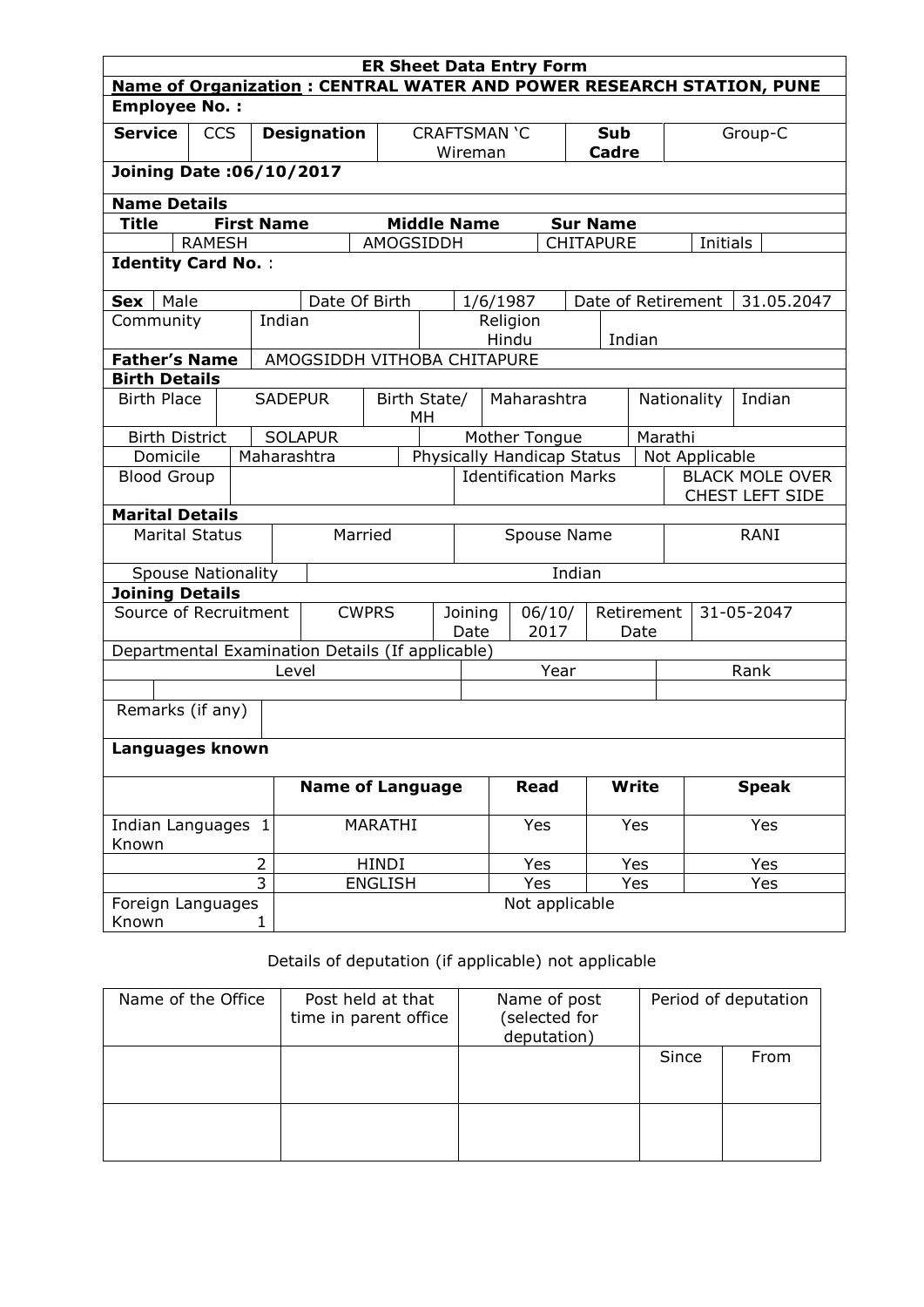### Details of Foreign Visit not applicable

| SI.<br>No. | Place of Visit | Date of<br>visit | Post held at<br>that time | Whether it<br>is a<br>personal or<br>official visit | Details of visit |
|------------|----------------|------------------|---------------------------|-----------------------------------------------------|------------------|
|            |                |                  |                           |                                                     |                  |

# Transfer/Posting Detail (if applicable) not applicable

| Place | Period of posting |      |  |  |  |  |
|-------|-------------------|------|--|--|--|--|
|       | Since             | From |  |  |  |  |
|       |                   |      |  |  |  |  |
|       |                   |      |  |  |  |  |
|       |                   |      |  |  |  |  |

| Qualification (Use extra photocopy sheets for multi qualifications, experience, training, awards details)                 |                            |                           |                    |                      |                 |       |                     |                   |                                  |                  |  |
|---------------------------------------------------------------------------------------------------------------------------|----------------------------|---------------------------|--------------------|----------------------|-----------------|-------|---------------------|-------------------|----------------------------------|------------------|--|
| Qualification                                                                                                             |                            |                           |                    | Discipline           |                 |       |                     | Specialization 1  |                                  |                  |  |
| <b>SSC</b>                                                                                                                |                            |                           |                    |                      |                 |       |                     |                   |                                  |                  |  |
| Year                                                                                                                      |                            |                           | Division           |                      |                 |       | CGPA/ % Marks       |                   |                                  | Specialization 2 |  |
| <b>MARCH 2002</b>                                                                                                         |                            |                           |                    | <b>SECOND CLASS</b>  |                 | 49.33 |                     |                   | Not applicable                   |                  |  |
| Institution                                                                                                               |                            |                           |                    | University           |                 |       | Place               |                   | Country                          |                  |  |
| Government Industrial<br><b>Training Institute</b>                                                                        |                            |                           |                    | <b>MUMBAI</b>        |                 |       | <b>ITI SOLAPUR</b>  |                   |                                  | India            |  |
| Qualification (Use extra photocopy sheets for multi qualifications, experience, training, awards details)                 |                            |                           |                    |                      |                 |       |                     |                   |                                  |                  |  |
| Qualification                                                                                                             |                            |                           |                    |                      | Discipline      |       |                     |                   |                                  | Specialization 1 |  |
| ITI                                                                                                                       |                            |                           |                    |                      | <b>WIREMAN</b>  |       |                     |                   |                                  | N A              |  |
| Year                                                                                                                      |                            |                           |                    | Division             |                 |       | CGPA/ % Marks       |                   |                                  | Specialization 2 |  |
| 2005                                                                                                                      |                            |                           |                    | A                    |                 |       | 72                  |                   |                                  | N A              |  |
| Establishment                                                                                                             |                            |                           |                    | University           |                 |       | Place               |                   |                                  | Country          |  |
|                                                                                                                           |                            |                           |                    |                      |                 |       |                     |                   |                                  | <b>INDIA</b>     |  |
| <b>Experience</b>                                                                                                         |                            |                           |                    |                      |                 |       |                     |                   |                                  |                  |  |
| Type of Posting<br>Level                                                                                                  |                            |                           |                    |                      |                 |       |                     |                   |                                  |                  |  |
| Temporary                                                                                                                 |                            | Group- 'C' (Non-Gazetted) |                    |                      |                 |       |                     |                   |                                  |                  |  |
| Designation                                                                                                               |                            | Craftsman "C"             |                    |                      |                 |       |                     |                   |                                  |                  |  |
| Ministry                                                                                                                  |                            |                           |                    | MOWR, RD & GR        |                 |       |                     |                   |                                  |                  |  |
|                                                                                                                           | Office                     |                           |                    |                      |                 |       |                     | <b>CWPRS</b>      |                                  |                  |  |
| <b>Experience Subject</b>                                                                                                 |                            |                           |                    |                      |                 |       |                     | Period of Posting |                                  |                  |  |
| Major                                                                                                                     |                            |                           | Minor              |                      |                 |       |                     | From              | To                               |                  |  |
|                                                                                                                           |                            |                           |                    |                      |                 |       |                     |                   |                                  |                  |  |
| Note:-Refer the Annexure to fill above Major, Minor Subjects and below given training subject<br>'minimum 1 week & above) |                            |                           |                    |                      |                 |       |                     |                   |                                  |                  |  |
|                                                                                                                           |                            |                           |                    |                      | <b>Training</b> |       |                     |                   |                                  |                  |  |
| <b>Training Year</b>                                                                                                      |                            |                           |                    | <b>Training Name</b> |                 |       |                     |                   | <b>Training Subject</b>          |                  |  |
|                                                                                                                           |                            |                           |                    |                      |                 |       |                     |                   |                                  |                  |  |
| Institute Name, Place<br>Level                                                                                            |                            |                           |                    |                      |                 |       | Field Visit Country |                   | Field Visit Place (within India) |                  |  |
|                                                                                                                           |                            |                           |                    |                      |                 |       |                     |                   |                                  |                  |  |
| <b>Sponsoring Authority</b>                                                                                               |                            |                           | Period of Training |                      |                 |       |                     | Duration          |                                  | Result           |  |
| Director, CW&PRS,<br>Pune                                                                                                 |                            |                           | From               |                      | To              |       |                     | (in Weeks)        |                                  | Qualified        |  |
|                                                                                                                           |                            |                           |                    |                      |                 |       |                     |                   |                                  |                  |  |
|                                                                                                                           | <b>Awards/Publications</b> |                           |                    |                      |                 |       |                     |                   |                                  |                  |  |